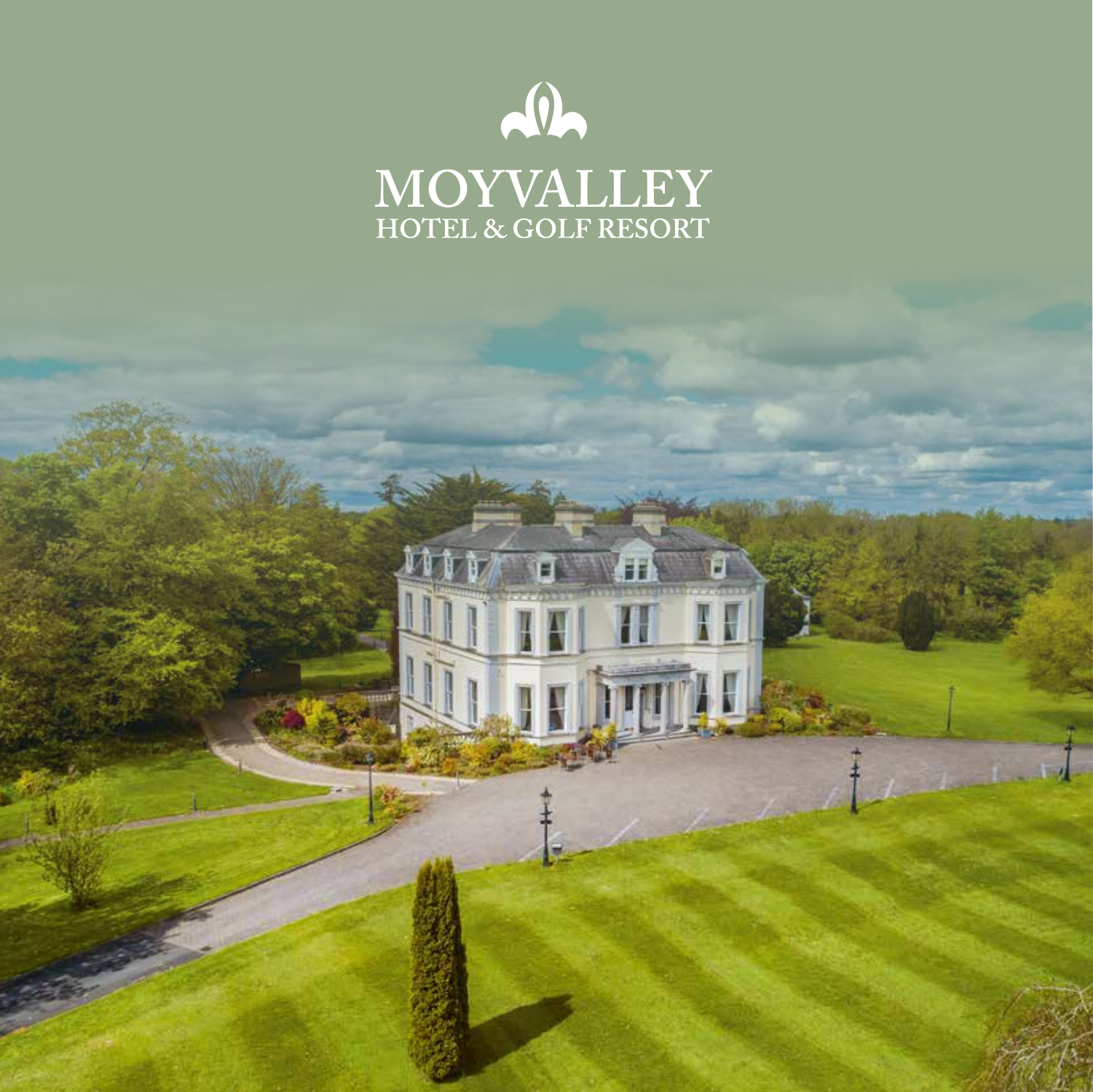





day so Balyna House is exclusive for your big day.

## CEREMONIES:

At Moyvalley we offer 2 unique ceremony locations.

## Stone House

The Stone House with its wonderful wooden vaulted ceiling and simple stone wall interior offers a rustic option for your ceremony. Set on the Grounds with views of the gardens and Balyna House, its charm and tranquil surroundings provide a unique and romantic location in the perfect setting. It has a capacity to comfortably seat 140 guests. Onsite ceremonies take place from 2.30pm at the earliest.

## Balyna House

Alternatively, you can exchange your vows in the opulent surroundings of Balyna House itself, stepped in history, with unspoilt views of our Championship Golf Course and breathtaking gardens and countryside, we can accommodate a larger group of up to 180 guests here.

## GARDENS

The Luxury Moyvalley Hotel & Golf Resort is set amidst 550 acres of historic Kildare Countryside. One of Irelands leading Luxurious Resorts with picturesque manicured gardens and rolling lawns.

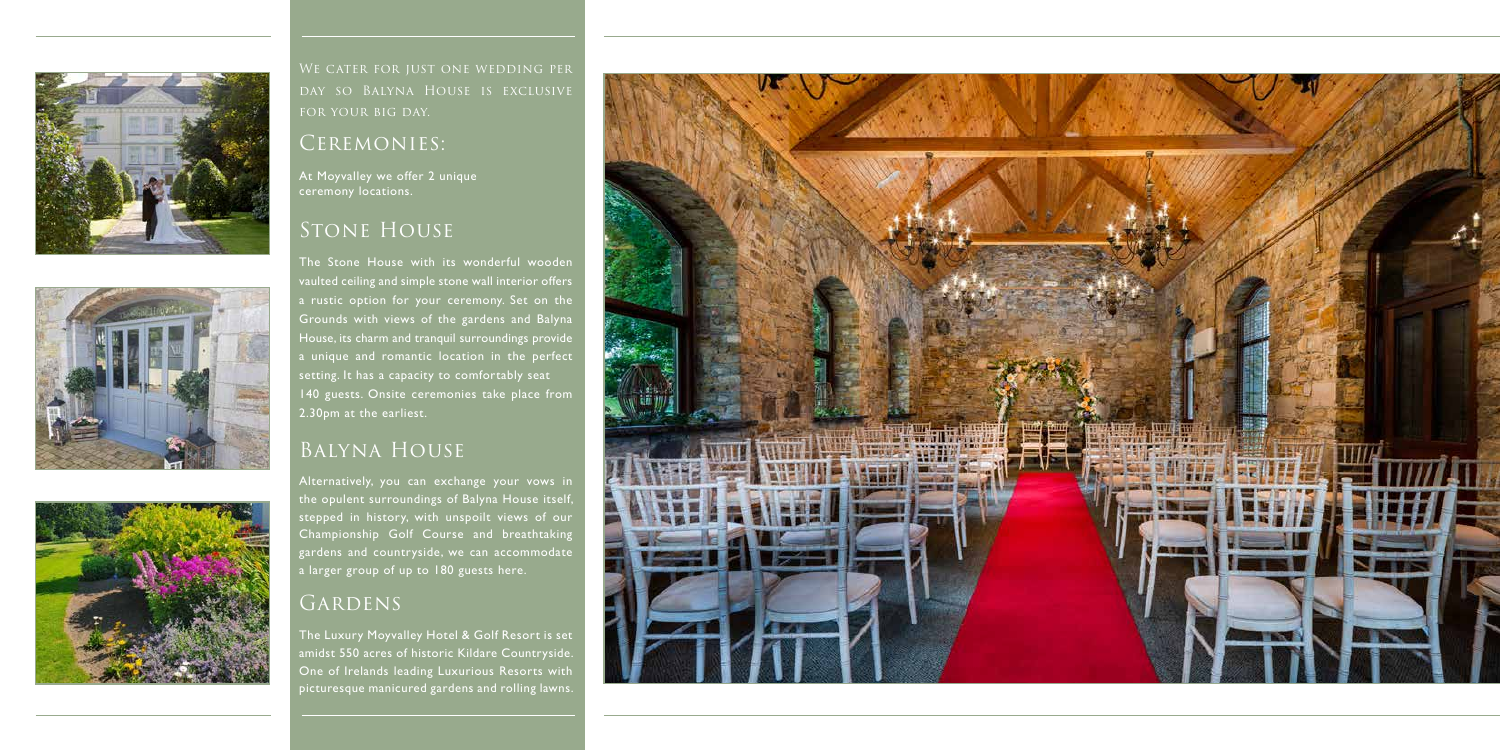







## Balyna House

For a more intimate celebration and steeped in History, Balyna House is a palatial 19th Century Italinate Mansion which can cater for up to 100 guests in its elegant More O'Farrell Suite. This stunning House oozes charm and sophistication and offers guests a choice of luxurious bedrooms individually decorated with antique furniture. An exclusive venue, the couple can enjoy the privacy of this unique location with sole use of the original house and grounds or alternatively, for larger numbers Balyna House can offer the wow factor for your Drinks Reception as it delivers an unforgettable setting for your family and guests.

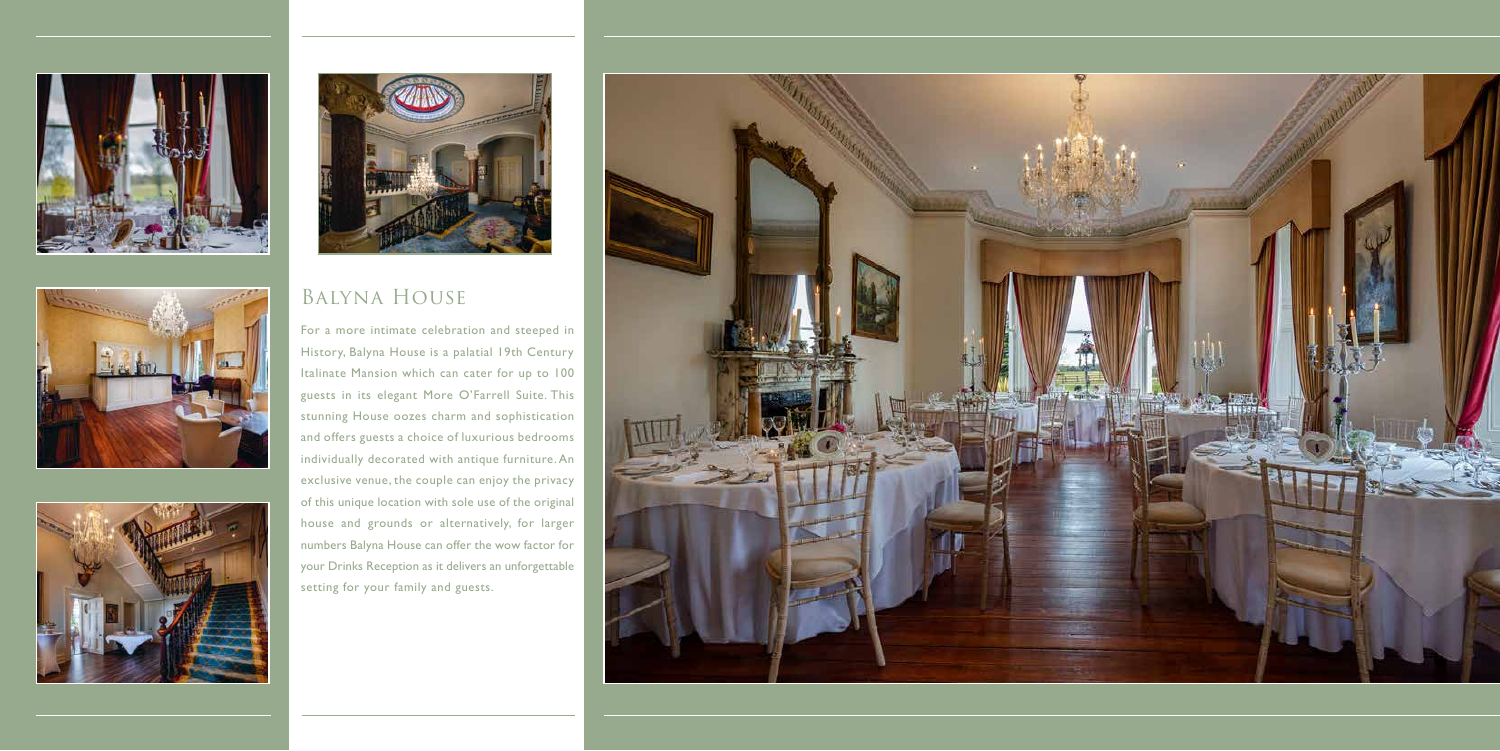







# MOYVALLEY HOTEL

Moyvalley Hotel offers the luxurious Royal Canal Suite for larger weddings of up to 270 guests. The Suite is both stylish and sophisticated combining modern comfort with a classical elegance. Moyvalley captivates the guest with style, opulence and sheer romance.

You simply couldn't ask for better: beautiful, elegant and discreet. We are a dazzling fairytale blend of the traditional and contemporary and are dedicated to ensuring your wedding is a distinct reflection of your personality with every detail perfectly in order.

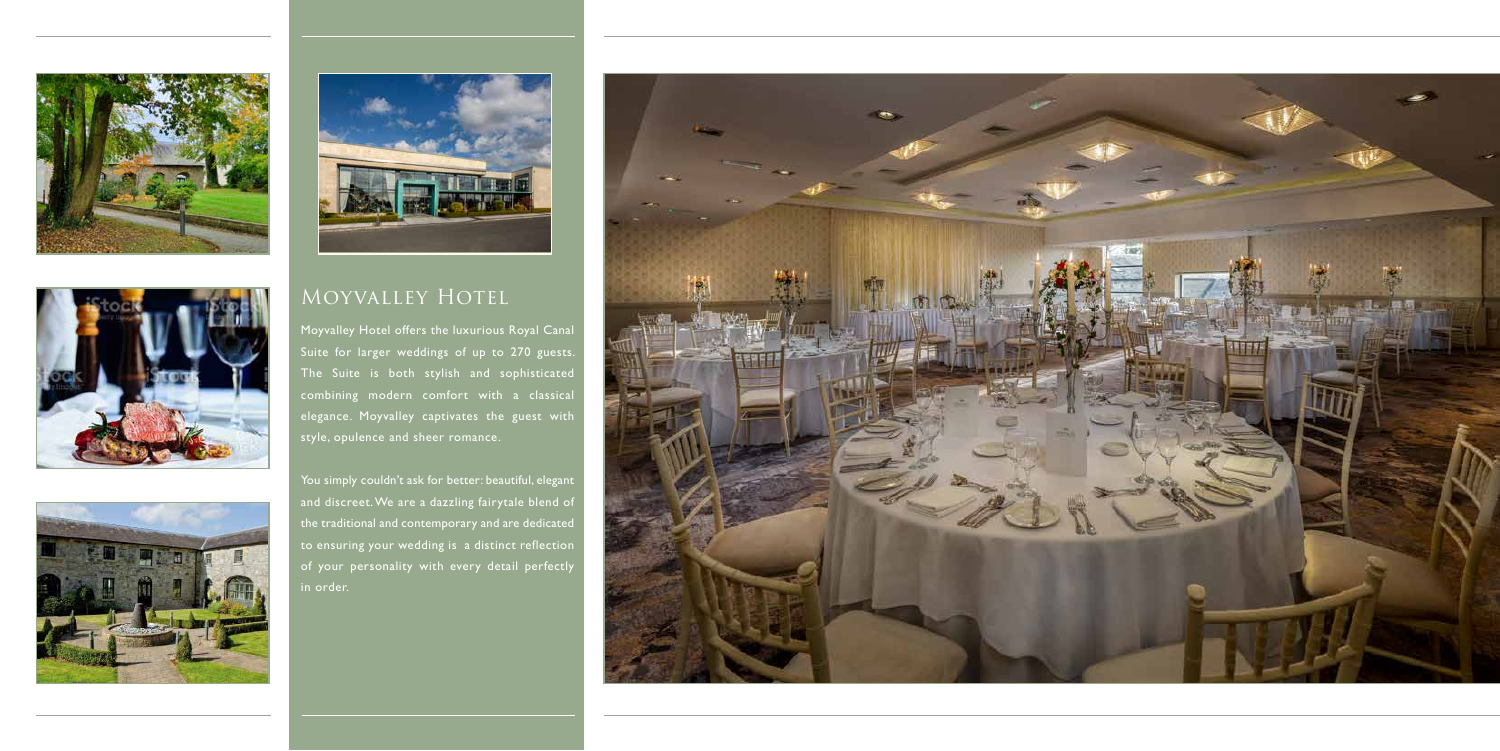





## Accommodation

#### Balyna House

The grand staircase in Balyna House leads to 10 luxurious bedrooms individually decorated with antique furniture, some with free standing baths and 4 poster beds each one an ideal retreat after your special day.

#### HOTEL

54 bedrooms, all combine sophistication and simple modern luxury to offer our guests a comfortable ambience to enjoy a restful nights sleep. Each room features Respa mattress with crisp white linen and many feature an outdoor balcony,

### COTTAGES

Our 10 beautifully restored Stone Cottages provide 4 star luxury self-catering accommodation onsite.

5 Superior 2 Bedroomed Stone Cottages suitable even as your Bridal Suite on your special day are decorated with an antique finish. Kitchens are separate to the sitting and living area and all bedrooms are ensuite with jacuzzi baths.

2 Bedroomed Cottages offer modern and stylish self catering accommodation in the perfect setting to enjoy the wonderful outdoor areas.

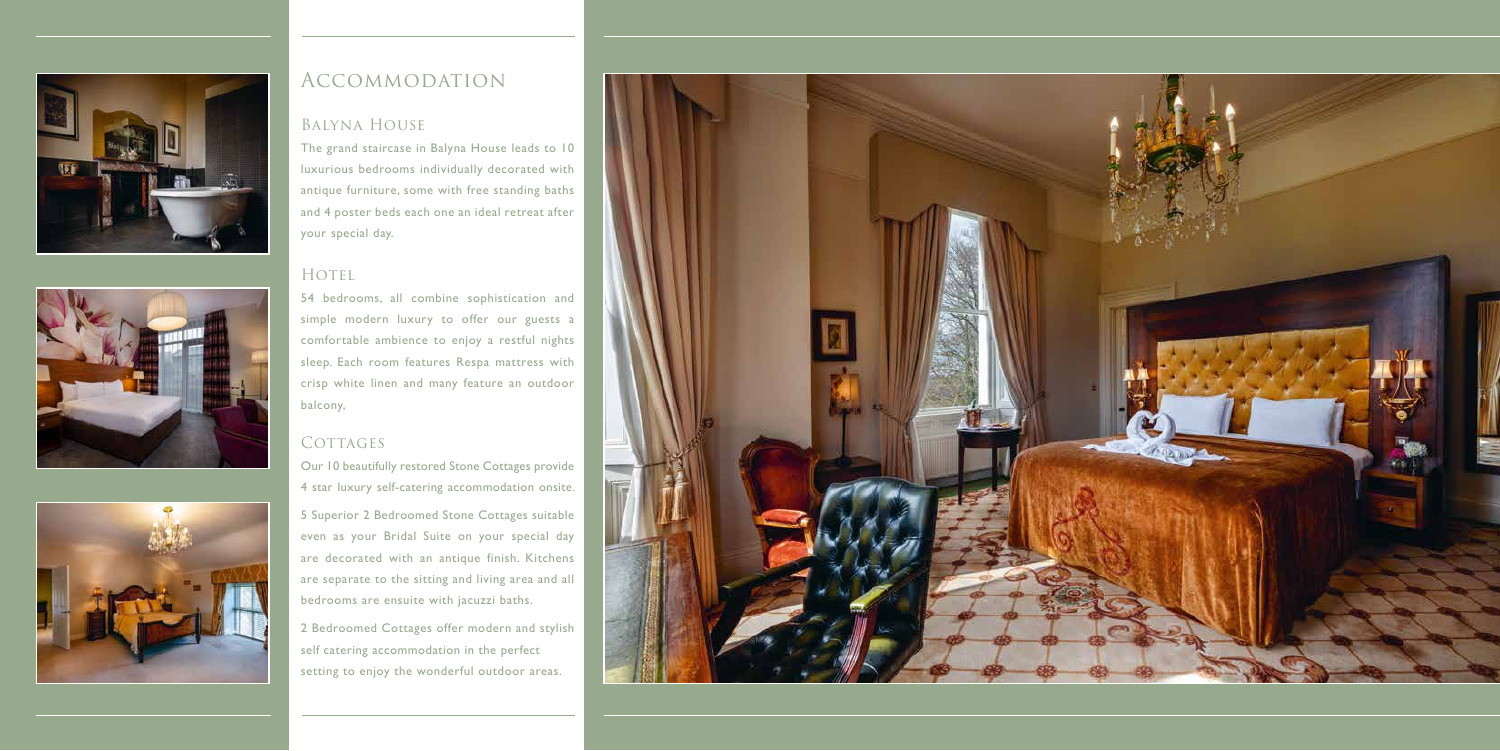





# Pre Wedding Dinner & Second Day BBQ's

We can cater for the pre wedding get together the night before. Our Sundial Bar or Waterways Restaurant can host your informal dinner. Why not have a second day and take Balyna House for a BBQ or dinner. Chill out and enjoy the informal second day celebrations. Late night music in the Cellar Bar. The house is your family home for the whole weekend.